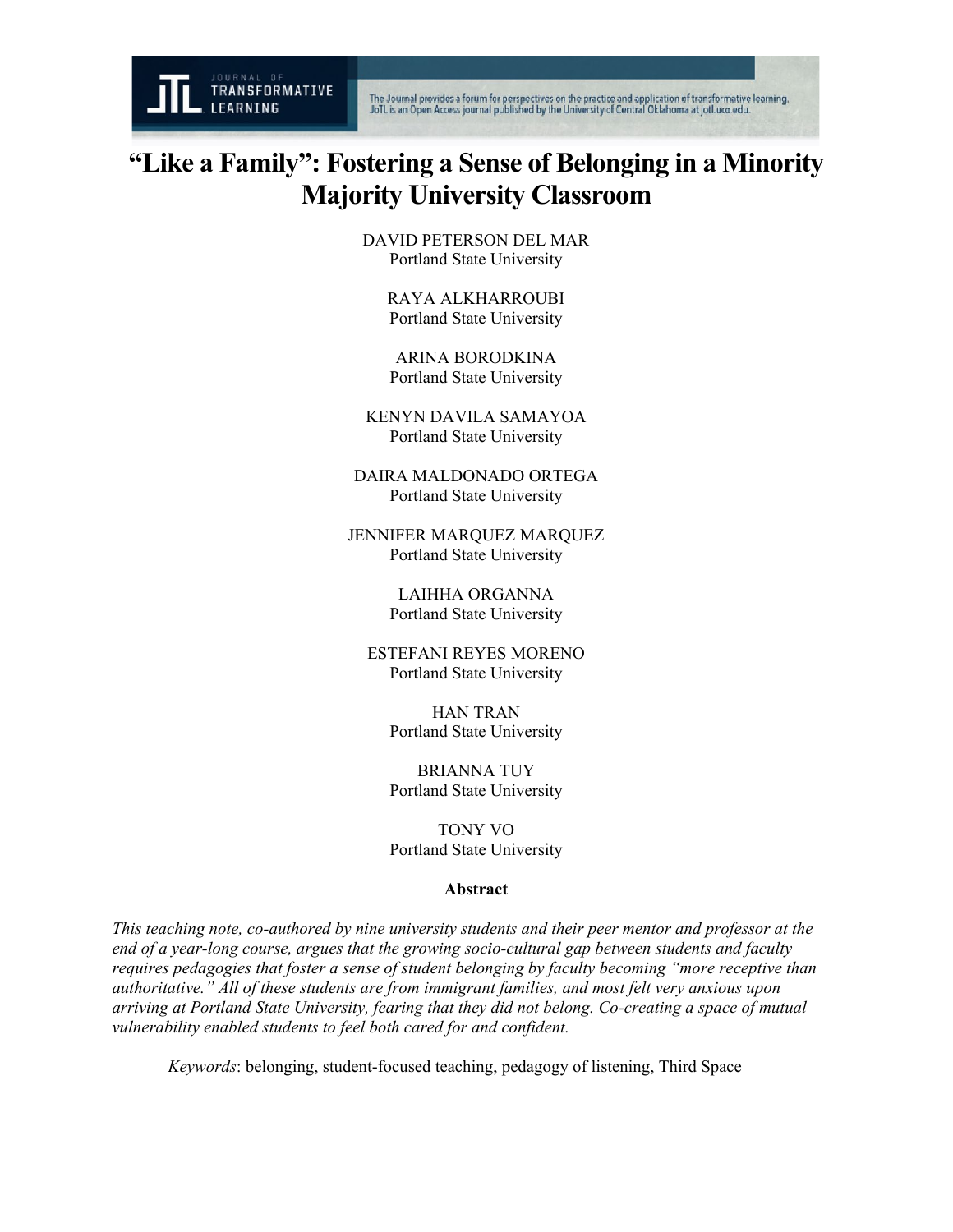Though situated in perhaps the whitest city in the United States, Portland State University (PSU) is undergoing the same sort of demographic transformation reshaping so much of higher education in the United States, particularly for R2, urban universities: its undergraduates are increasingly made up of students who are of color, from immigrant or low-income families, or are first-generation. The great majority of their faculty are not. There is a growing gap between the experiences and lifestyles of undergraduate students and the people who teach them.

This socio-cultural chasm between students and teachers poses severe risks for student success. Gándara and Contreras (2009) find that even "high-achieving Latino [college] students tend to have less confidence in themselves as students and see themselves as less capable than their white or Asian peers" (p. 247). Balcacer's (2018) study of Latinx undergraduates at PSU found the same attitudes, stating that "All participants related white culture to college culture and privilege" (p. 258). They believed that they lacked the sort of cultural capital that university required, feeling both lonely and out of place. What can universities such as PSU due to disrupt this deeply embedded pattern of students of color being and feeling marginalized?

In this collaboration between members of a year-long Freshman Inquiry course, Immigration, Migration, and Belonging (IMB), nine students from immigrant families and their white peer mentor and professor explore how we created an interactive classroom in which students felt a strong sense of belonging.

The first-year students who came to IMB in the fall of 2019 shared deep anxieties about being at university. Jennifer Marquez Marquez "was so nervous that I wanted to leave" the first day of class. Tony Vo, who had emigrated with his family from Vietnam, "always worried about people judging me for how I speak, because I usually have a difficult time expressing my thoughts clearly when in front of a large audience." Estefani Reyes Moreno, the daughter of immigrants from Mexico, was "really anxious," as she "had heard from other college students that professors were very strict and the student's only job was to do the work that was asked of them." Other students veiled their anxieties. Raya Alkharroubi, a Muslim Palestinian, had learned that "[p]eople don't like…something they are not used to." So "it's always easier for me to leave a mask up than go ahead and be myself." Arina Borodkina was one of the few students whose parents had attended college, but since they had done so in Russia, "they weren't able to give me straightforward advice about how credits worked, how to join clubs and organization or what required classes I was even supposed to take." She "thought that I was supposed to know these things already, and felt embarrassed asking for help."

A wide range of scholarship argues that disrupting this deeply embedded sense of alienation requires pedagogies that embody the cultures and values from whence students come. Bartolome (1994) urges teachers to "utilize students' existing knowledge bases" (p. 182), invoking Hawaiian students' capacity to "talk story" (p. 184). Yosso (2006) urges a sensitivity to the "cultural wealth" that students commonly bring to the classroom, skills that facilitate "community well being" and resilience (p. 79). If education is understood and practiced more broadly, as "*educacion*," of "caring, coping, and providing" (p. 79), it will encompass students' families and communities, their social and emotional lives as well as more esoteric knowledge.

In sum, classrooms should honor and incorporate the very socio-cultural particularities that [professors] have often ignored and marginalized. Gutiérrez's (2008) cosmopolitan Third Space foregrounds "the ideals and practices of a shared humanity, a profound obligation to others, boundary crossing, and intercultural exchange in which difference is celebrated without being romanticized" (p. 149). This sort of framework requires ceding much control of the class—to student narratives, for example. Campano (2007) writes of how he learned to cultivate a "pedagogy of listening" in the face of his fifth-graders' compelling lives, a receptiveness that gave them permission "to inscribe their own individual stories into the collective text of the class" (p. 18). As unfamiliar and unsettling as it may be to faculty, part of their work is to vacate discursive space that student values and narratives can then reshape.

Peer Mentor Laihha Organna and Professor David Peterson del Mar in fact found that their students brought abundant skills and knowledge to the class. Organna learned that "a classroom can and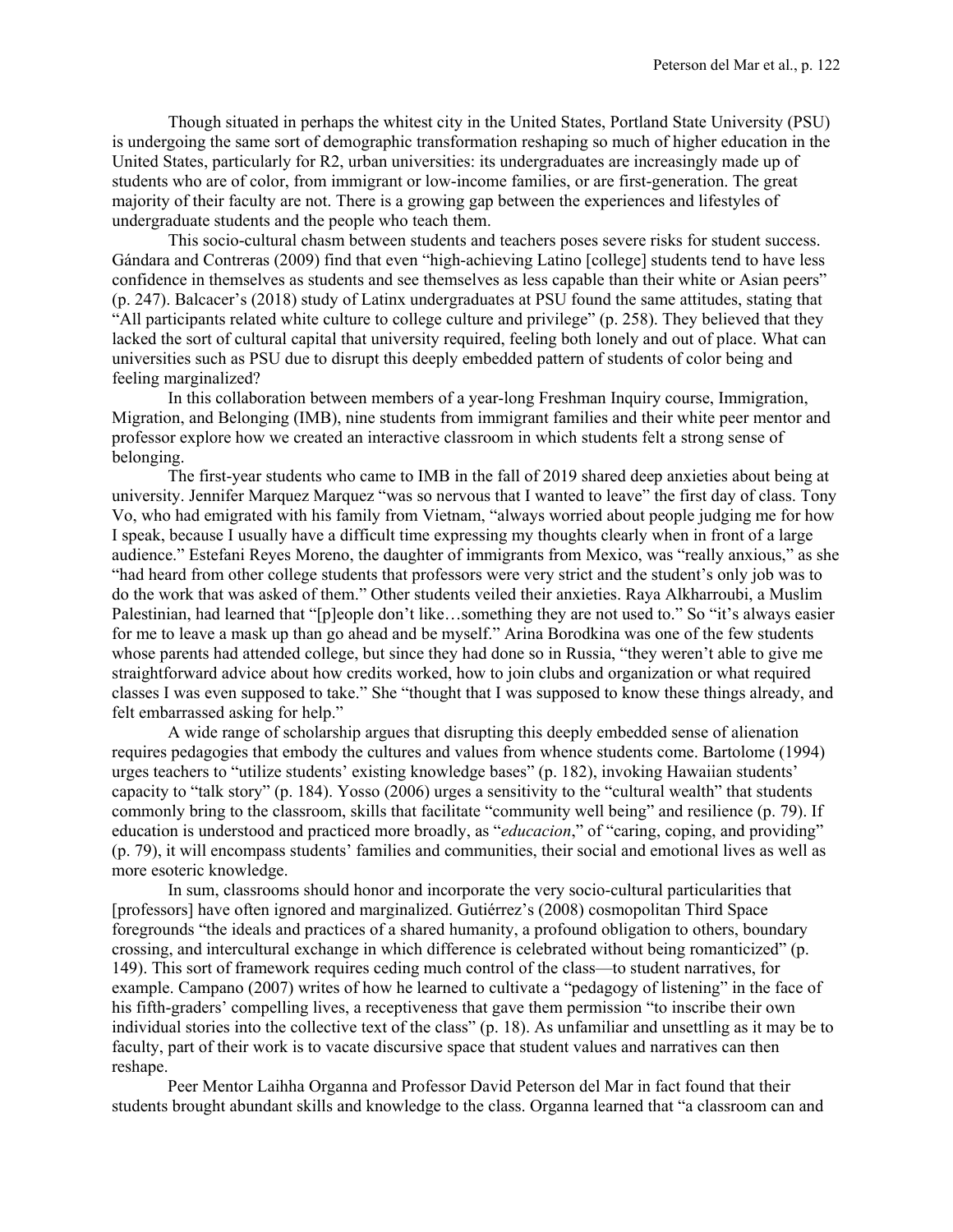should be a space where everyone teaches, everyone learns, and everyone belongs," that much of her work consisted not only in "making space for students to feel comfortable and supported," but also in "turning the stage over to the students, allowing them to speak their truth." This process bred not just "a new sense of confidence," but also to students "finding others with stories like their own, creating longlasting friendships and support systems." She and Peterson del Mar joined this process by "openly sharing vulnerable stories about our paths to college, our failures, and our fears," for "we wanted the students to see themselves in us, in our successes, in our failures, and in our humanity." Peterson del Mar, with a quarter century of teaching and publications, learned that

I had perhaps the most to unlearn. I had thrived, after all, in the same hyper-individualistic system that most of my students found so alien and alienating. My teaching shifted from authoritative expert to become more of a facilitator. We spent more time with guest speakers and story exchanges than with lectures, and outside of class I spent at least several hours a week reading and responding to personal reflections or listening and supporting in one-to-one meetings. The instructors' attempts to be more receptive than authoritative fostered student confidence.

"This class proved to me how professors and students are able to build close, valuable connections, with effort coming from both ways," remarks Han Tran, recalling that it had been "nerve-wracking to be around a campus with hardly anyone I recognized" after the "familiarity of…my high school community." "By being vulnerable, both my mentor and instructor created a safe place," remarks Daira Maldonado Ortega. What "helped me build relationships with my classmates was that both David and Laihha were vulnerable with the class," adds Reyes Moreno. Kenyn Davila Samayoa cites Peterson's del Mar's "one-on-one meetings with us" for "building a connection with our professor." Vo remarks that "getting to know and befriend a professor/teacher makes me want to try harder and be more active in the class."

But it was the mutual vulnerability students offered each other that most affected them. Marquez Marquez, the student who had wanted to run out of class the first day, found that "meeting new people and talking about myself was hard," but over time, from sharing stories, the class eventually "felt welcoming and comfortable." "Getting out of my comfort zone, being friendly and vulnerable" was instrumental in "creating a comfortable place for myself and others," remarks Maldonado Ortega. The class became "a safe place to share some of our struggles," adds Davila Samayoa. "I have never felt like I belonged more than in this class," concurs Brianna Tuy. Learning each other's stories "was a beautiful experience" that taught us "that you are not alone on this journey." Alkharroubi, the student who felt it was necessary to put on a mask outside of her family, found that our work together created "a place I belonged to." In fact, "the class kind of felt like a family."

Given the opportunity to shape the nature of their learning spaces, the very students who so often experience college as an alien place are able to transform classrooms into familial places of belonging and support, for "*educacion*" as well as education.

## References

- Balcacer, A. J. (2018). *How persevering Latina/o first-generation college students navigate their college experience: Keeping who they are while learning and persisting in the culture of knowledge*. (Unpublished doctoral dissertation.) Portland State University, Portland, Oregon.
- Bartolome, L. I. (1994). Beyond the methods fetish: Toward a humanizing pedagogy. *Harvard Educational Review*, 64, 173–194.
- Campano, G. (2007). *Immigrant students and literacy: Reading, writing, and remembering*. New York: Teachers College, Columbia University.